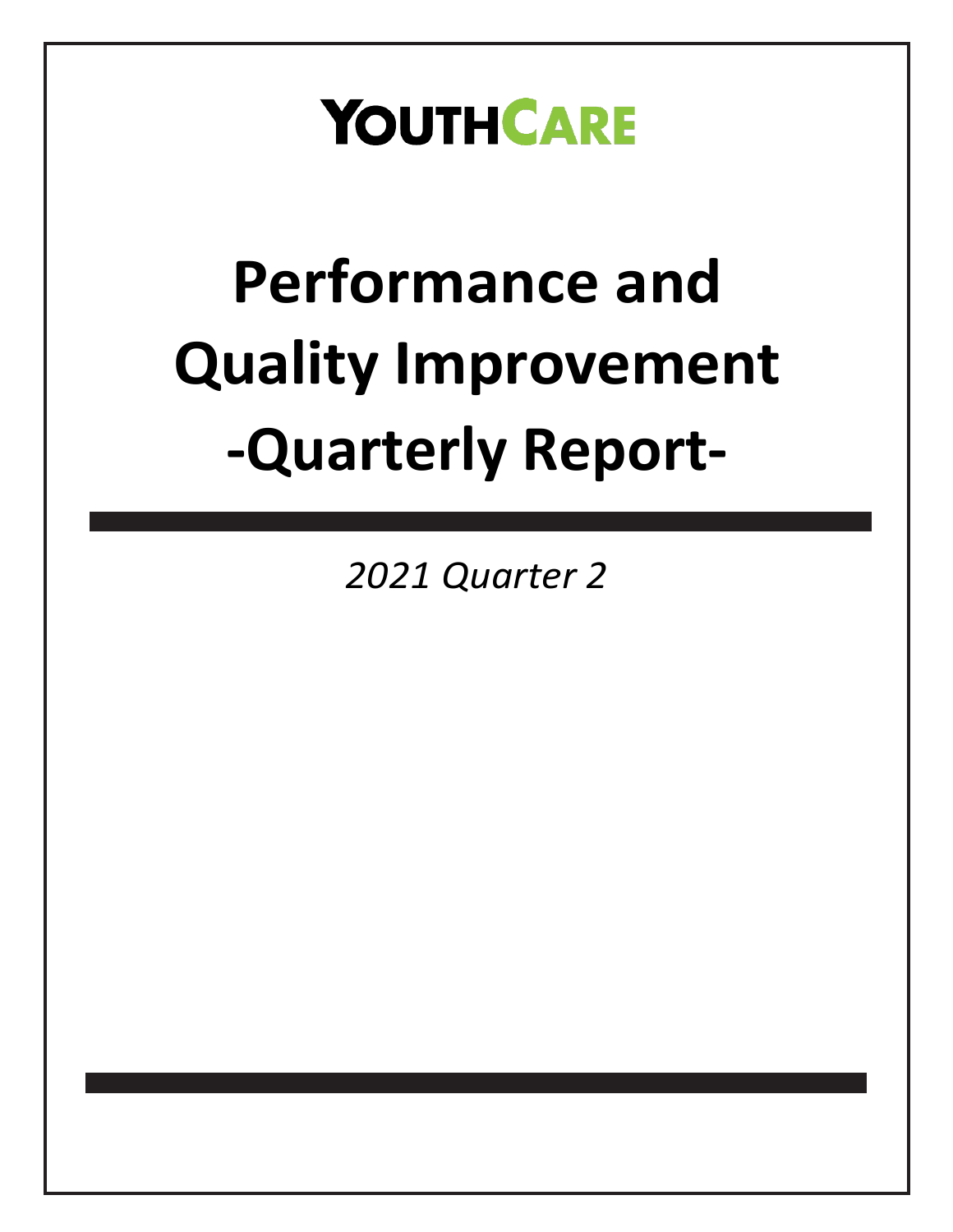## **Section One – Introduction**

Welcome to our third PQI Quarterly Report! This report is part of YouthCare's PQI (Performance and Quality Improvement) Program that we launched in Fall 2020. Our goal is to regularly use data to promote efficient, effective service delivery and achievement of the organization's mission and strategic goals and ultimately, to provide the most excellent services we can to young people. Check out YouthCare's **PQI Plan** for more information. This plan is in the process of being finalized, building in lessons learned from our pilot.

Some changes are taking place within the PQI Department. Brooke Beckwith departed her role on June 1<sup>st</sup> and Erin Chapman-Smith has been supporting PQI along with trainings. Melanie Mayo was hired in August to continue the PQI efforts as the Performance & Quality Improvement Manager

This is the beginning of making PQI an integral part of our organization. We hope this report demonstrates our commitment to the clients we serve, our transparency for when things don't go as well as planned, and desire to receive feedback from others. If you have ideas on how this document can be improved or feedback about this report, please contact us at [PQI@youthcare.org.](mailto:PQI@youthcare.org)

In appreciation & collaboration,

#### **Melanie Mayo**

(She/Her/Hers) Performance & Quality Improvement Manager

## YOUTHCARE

2500 NE 54th St Seattle, WA 98105 P: (206)465-7914 E:[Melanie.Mayo@youthcare.org](mailto:Melanie.Mayo@youthcare.org) **Erin Chapman-Smith** (She/Her/Hers) Director of Training & Program **Quality** YOUTHCARE 2500 NE 54th St Seattle, WA 98105 P: (206)661-6217 E: [Erin.Chapman-](mailto:Erin.Chapman-Smith@youthcare.org)[Smith@youthcare.org](mailto:Erin.Chapman-Smith@youthcare.org)

**Emma York-Jones**

(She/Her/Hers) Senior Director of Program Quality and Impact

#### **YOUTHCARE** 2500 NE 54th St

Seattle, WA 98105 P: (206) 465-9445 E: [emma.york-jones@youthcare.org](file:///C:/Users/emma.york-Jones/AppData/Local/Microsoft/Windows/INetCache/Content.Outlook/S6AC1LL6/emma.york-jones@youthcare.org)

## **Section Two – Indicators of Quality**

As YouthCare builds out our PQI Program, there will be several indicators of quality that will be collected. So far, there are three areas where YouthCare has collected data, analyzed, and aggregated that data, and summarized results. This includes:

- Client Satisfaction & Experience Surveys
- Incident Reports
- Client File Reviews

This quarter we focused primarily on the Client surveys and have included graphs and data along with themes for where we are successful and areas for improvement. YouthCare launched our new Client Management system, CaseWorthy, in June 2021. The PQI team continues to build out dashboards for teams that include more program indicators of quantity along with improvements for reviewing Incident Reports and client files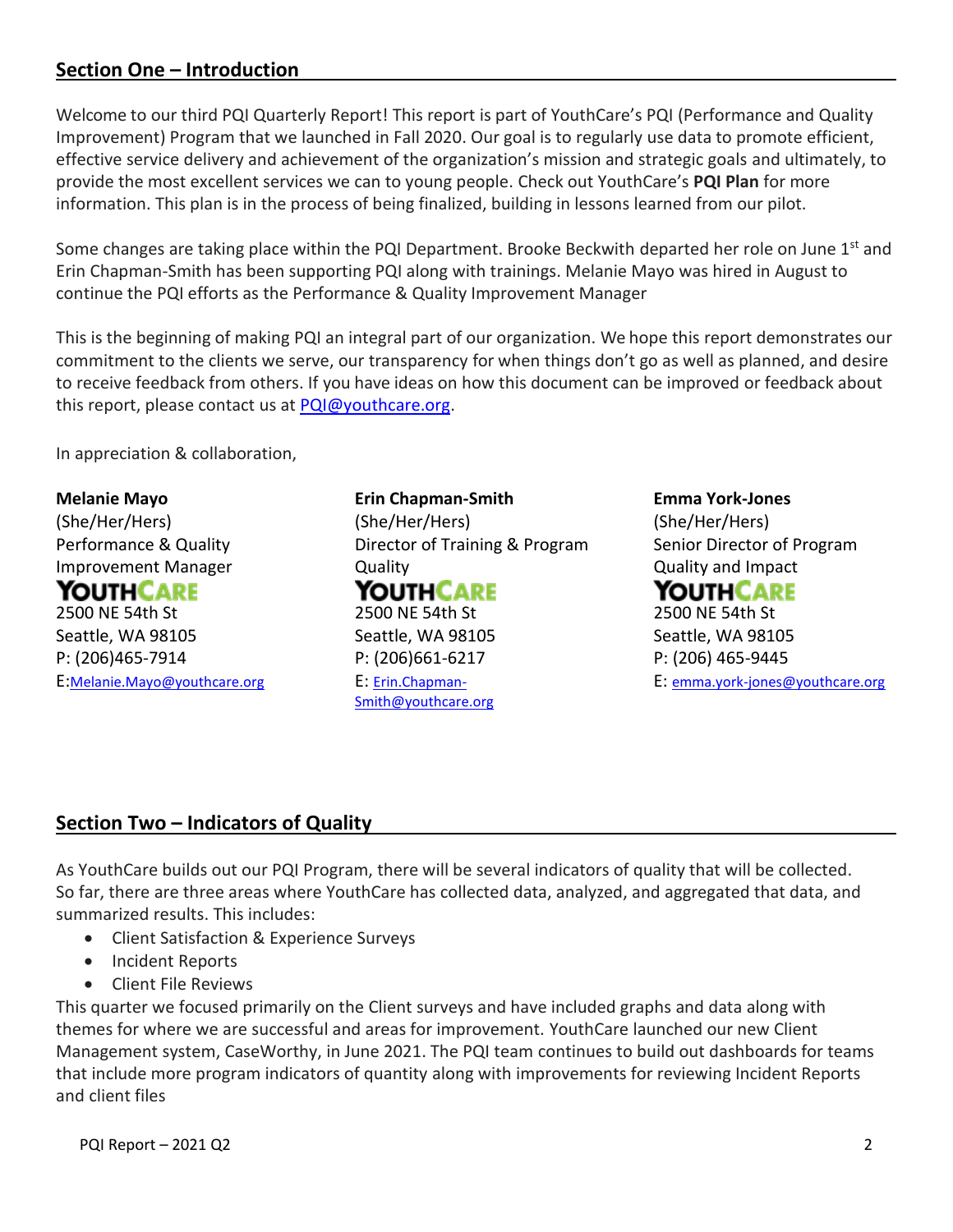During the month of July, we administered our Client Satisfaction & Experience Survey across the agency for the second quarter. This survey is a way to obtain accurate information regarding the experience and level of satisfaction from the participants of YouthCare's services to identify trends on how services are provided and make program and organization improvements, as necessary. Client satisfaction is critical to the success of YouthCare's mission.



This report shows data for all of YouthCare in order to highlight agency trends. This is combined with Department Reports provided to Program Leadership to share more specific feedback to better inform program improvements. Please reach out to your supervisor if you'd like to see more detail!

## **Section 1: Categories of Experience**

The 19 questions in this section were grouped into 4 different categories of experience:

- 1. Intake & Assessment
- 2. Program Safety & Support
- 3. Voice & Choice
- 4. Case Management & Goal Planning

Participants were asked *"How strongly do you agree or disagree with each statement?"* and provided their rating on a 5-Point Scale from Strongly Disagree to Strongly Agree. Each question received a weighted score from 1-5. Items that score above 4.25 are considered **strengths**. Items that score below a 4.00 are considered **areas for improvement**. On the next page are charts showing the change in scores from 2021 Q1 to 2021 Q2 with strengths highlighted in green and areas for improvement in red. This quarter our strengths remained consistent with an additional two items that moved into the strength category.



This quarter, 57 clients participated in the survey across 11 YouthCare Programs. While we did not reach our goal of 100 surveys for Q2 we are continuing to work with programs to encourage the participation of all clients. We saw a higher number of clients who've been enrolled for less than 3 months this quarter than past quarters, a decrease in clients enrolled for more than 1 year (left) and an increase in program satisfaction (below).

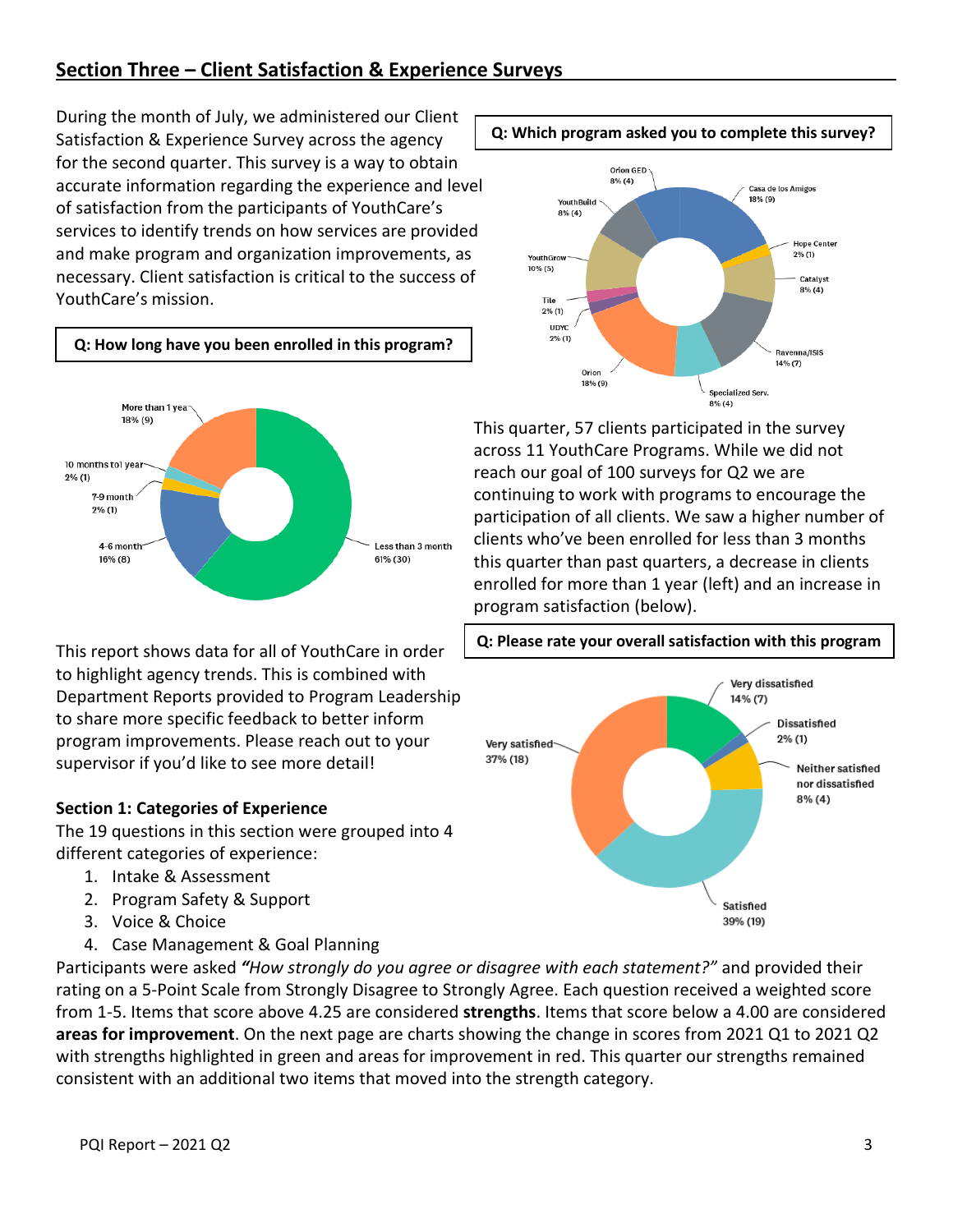## Intake & Assessment

|                                                                            | 2021 Q | 2021 Q2 | <b>CHANGE</b> |
|----------------------------------------------------------------------------|--------|---------|---------------|
| The purpose behind intake and assessment questions were explained to me.   | 4.33   | 4.27    | $-0.06$       |
| Staff asked me the intake or assessment questions in a confidential place. | 4.53   | 4.39    | $-0.14$       |
| I can refuse to answer any intake or assessment questions I feel           |        |         |               |
| uncomfortable answering.                                                   | 4.49   | 4.41    | $-0.08$       |
| Staff and volunteers take steps to protect my confidentiality and the      |        |         |               |
| confidentiality of others.                                                 | 4.5    | 4.38    | $-0.12$       |
| I know how to file a complaint or grievance if I have a problem with the   |        |         |               |
| program, staff, or volunteers.                                             | 3.73   | 4       | 0.27          |
| <b>Answered</b>                                                            | 60     | 51      |               |
| <b>Skipped</b>                                                             |        |         |               |

## Program Safety & Support

|                                                                                  | 2021 Q1 | 2021 Q2 | <b>CHANGE</b> |
|----------------------------------------------------------------------------------|---------|---------|---------------|
| I feel safe while accessing services and participating in this program.          | 4.31    | 4.37    | 0.06          |
| Staff helped me understand my rights as a program participant.                   | 4.48    | 4.35    | $-0.13$       |
| Staff helped me understand the rules of the program, why they have them,         |         |         |               |
| and consequences of breaking rules.                                              | 4.41    | 4.3     | $-0.11$       |
| Staff treat me with respect (i.e., respecting my boundaries, not making          |         |         |               |
| insulting or humiliating remarks, etc.)                                          | 4.20    | 4.43    | 0.23          |
| I feel okay letting staff know if I have a problem or feel unsafe around others. | 4.43    | 4.41    | $-0.02$       |
| <b>Answered</b>                                                                  | 59      | 51      |               |
| <b>Skipped</b>                                                                   | 3       |         |               |

## Voice & Choice

|                                                                                                                        | 2021 Q1 | 2021 Q2 | <b>CHANGE</b> |
|------------------------------------------------------------------------------------------------------------------------|---------|---------|---------------|
| Staff consistently use the name and pronouns I use (ex. she/her, they/them,<br>he/him, etc.).                          | 4.59    | 4.63    | 0.04          |
| I've been asked to be involved in program decision making (i.e. advisory<br>group, input on program activities, etc.). | 3.83    | 4.06    | 0.23          |
| I have seen examples where youth input has led to positive change.                                                     | 3.67    | 3.96    | 0.29          |
| This program helped me explore my interests, talents, and abilities.                                                   | 4.30    | 4.22    | $-0.08$       |
| I get to express my culture, religion, heritage, and/or identity while<br>participating in this program.               | 4.32    | 4.36    | 0.04          |
| <b>Answered</b>                                                                                                        | 58      | 51      |               |
| <b>Skipped</b>                                                                                                         | 4       |         |               |

## Case Management & Goal Planning

|                                                                             | 2021 Q1 | 2021 Q2 | <b>CHANGE</b> |
|-----------------------------------------------------------------------------|---------|---------|---------------|
| I have a case manager or staff person I can meet with on a regular basis.   | 4.47    | 4.23    | $-0.24$       |
| I talk about what I want during case management and/or program activities.  |         | 4.27    | $-0.06$       |
| I participate in developing my service plan and setting my own goals.       | 4.04    | 4.17    | 0.13          |
| I feel like the staff in this program care about me, and my needs matter to |         |         |               |
| them.                                                                       | 4.16    | 4.37    | 0.21          |
| This program has helped me with my next steps towards achieving my goals.   | 4.44    | 4.31    | $-0.13$       |
| <b>Answered</b>                                                             | 55      | 49      |               |
| <b>Skipped</b>                                                              |         | 9       |               |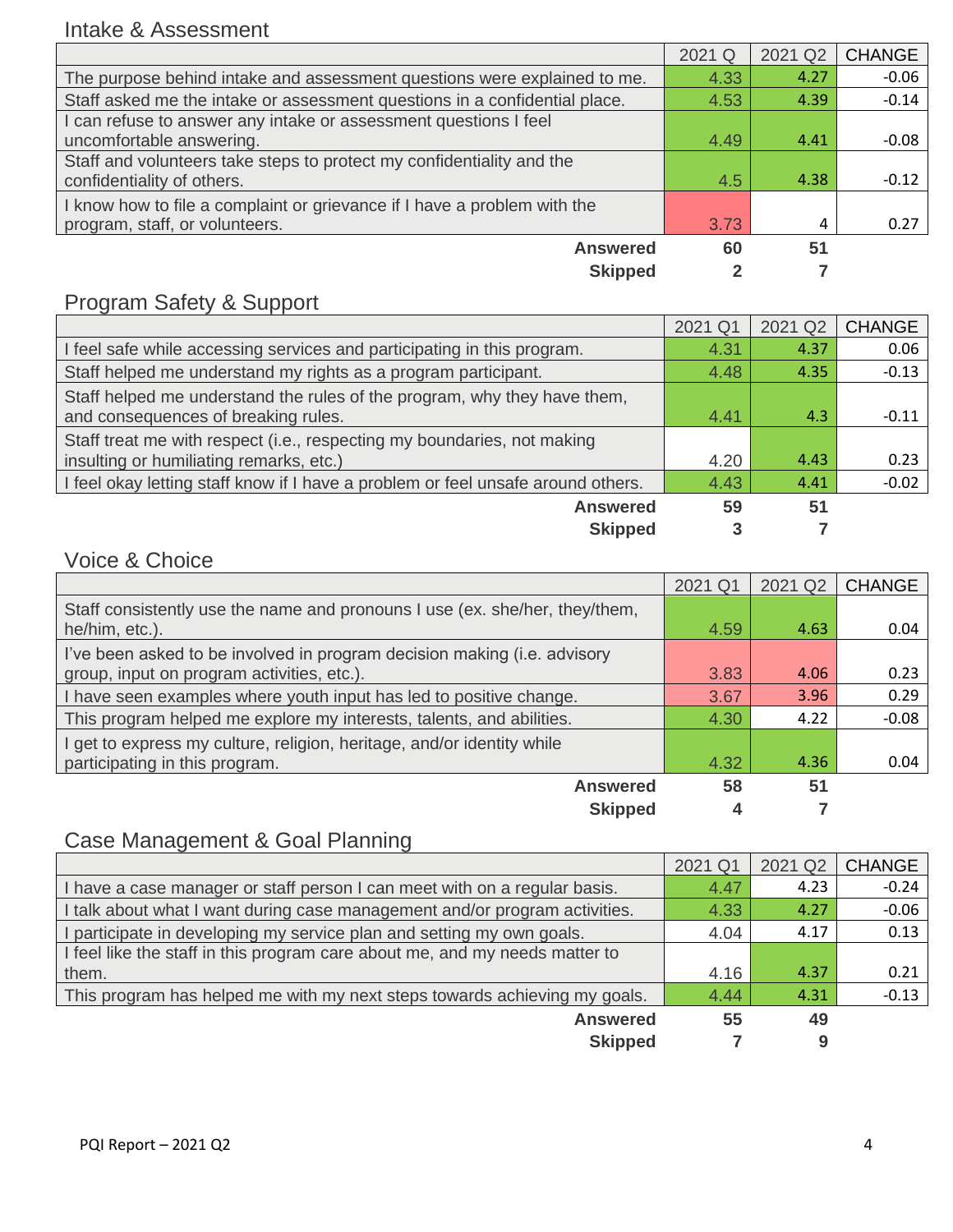## **Section 2 – Service Delivery**

In this section, participants were asked to review a list of service options and first mark if they needed the service or did not need the service, then mark their level of satisfaction. This quarter, the highest needed services remained the same as the past 3 quarters – Housing/Shelter & Food/Clothing/Hygiene. There was a significant increase in the level of need for Family Reconciliation at 31.97%. All other services show a decrease in client needs. Legal support saw a 30.68% decrease compared to 16.54% increase in Q1. The chart below shows the percentage of clients who reported needing each service.

For each service, please check the box to indicate if you needed this service when you entered this program.

|                                   | 2021 Q1 | 2021 Q2 | <b>CHANGE</b> |
|-----------------------------------|---------|---------|---------------|
| Food/Clothing/Hygiene             | 80.00%  | 80.00%  | 0.00%         |
| <b>Family Reconciliation</b>      | 41.03%  | 73.00%  | 31.97%        |
| Housing/Shelter                   | 89.19%  | 72.00%  | $-17.19%$     |
| <b>Employment Support</b>         | 78.79%  | 66.00%  | $-12.79%$     |
| <b>Educational Support</b>        | 70.73%  | 61.00%  | $-9.73%$      |
| Counseling/Treatment              | 74.36%  | 51.00%  | $-23.36%$     |
| <b>Independent Living Skills</b>  | 68.42%  | 51.00%  | $-17.42%$     |
| Fun Activities/Recreation         | 72.50%  | 43.00%  | $-29.50%$     |
| Legal Support                     | 73.68%  | 41.00%  | $-32.68%$     |
| <b>Building Community</b>         | 58.82%  | 37.00%  | $-21.82%$     |
| Public Benefits (SNAP, TANF, SSI) | 67.65%  | 27.00%  | $-40.65%$     |

For level of satisfaction, clients rate on a scale from unsatisfied to satisfied. Each service received a rated score from 1-3. Assessing this section for successes and improvements is not as simple as reviewing the rated score for each item. We also compare the level of need with the level of satisfaction. Our goal is to have items most needed rate higher in satisfaction and the analysis of this section will continue to be refined in piloting our PQI Plan. Highest scoring items are highlighted in green and lowest scoring items are highlighted in red. Family Reconciliation saw a large increase in satisfaction again this quarter which is on target for our goal in having items most needed rate higher in satisfaction. There was also a decrease in satisfaction for many services this quarter. This could reflect total number of surveys administered this quarter compared to last, with a 16.2% decrease in survey participants.

For each service you needed, please let us know how satisfied you were with this service.

|                                   | 2021 Q1 | 2021 Q2 | <b>CHANGE</b> |
|-----------------------------------|---------|---------|---------------|
| Food/Clothing/Hygiene             | 2.7     | 2.74    | 0.04          |
| <b>Family Reconciliation</b>      | 2.67    | 2.71    | 0.04          |
| Housing/Shelter                   | 2.65    | 2.71    | 0.06          |
| <b>Employment Support</b>         | 2.6     | 2.66    | 0.06          |
| <b>Educational Support</b>        | 2.68    | 2.62    | $-0.06$       |
| Counseling/Treatment              | 2.6     | 2.61    | 0.01          |
| <b>Independent Living Skills</b>  | 2.6     | 2.57    | $-0.03$       |
| Fun Activities/Recreation         | 2.74    | 2.55    | $-0.19$       |
| <b>Legal Support</b>              | 2.56    | 2.5     | $-0.06$       |
| <b>Building Community</b>         | 2.67    | 2.46    | $-0.21$       |
| Public Benefits (SNAP, TANF, SSI) | 2.46    | 2.32    | $-0.14$       |

PQI Report – 2021 Q2 5 Finally, we asked 2 questions for participants to provide narratives. We are so appreciative for the very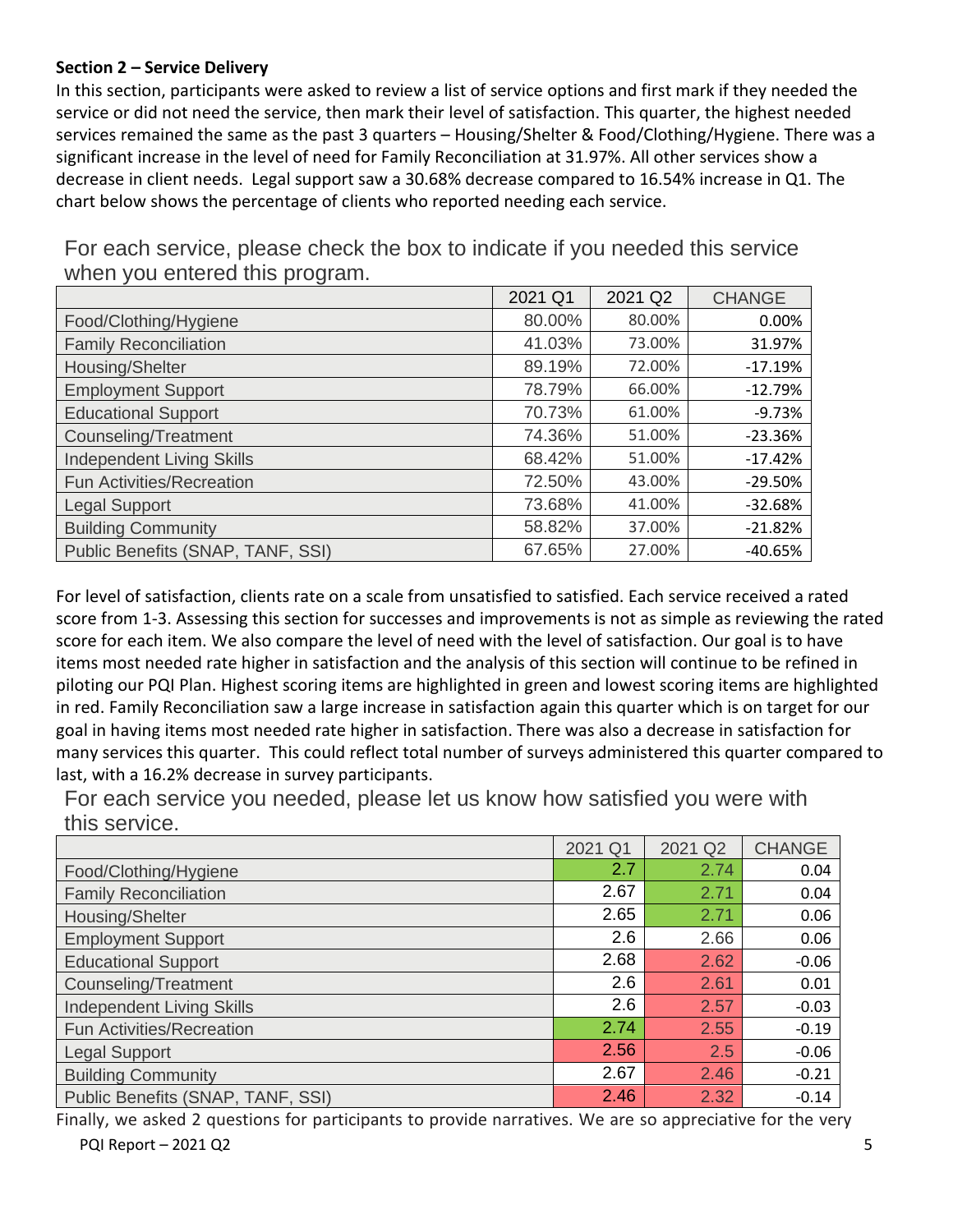specific feedback provided by participants. Some of the most valuable information we get is in the form of the comments in the narrative section. The Department Reports provide all feedback collected for those departments. Below are a few examples of the appreciations provided:

## **Q: What is something you appreciate about this program?**

- *My supervisor Paula. She really cares about teaching us as individuals, and developing our skills–* **Tile**
- *How the staff care about you-* **YouthBuild**
- *The kindness and care of the staff–* **GED**
- *Kind youth counselors–***Hope Center**
- *I appreciate how honest and open staff and peers are to learning and building community* **UDYC Engagement**
- *This program is really understanding they don't judge you and they help you when it's needed -* **YouthGrow**
- *The staff is understanding and patient. They have amazing meal plans and other resources available. roommates – Orion Engagement Center*
- *I appreciate that I can talk with my family. I appreciate that I can be in school, and I appreciate that they treat me well* – *Casa*

## **Section Four – Incident Reports**

YouthCare tracks Incident Reports to monitor our responses to crisis in ways that support the safety of our clients. Incident Reports (IRs) are to be completed when a significant event involving a client, a behavior out of the ordinary, and/or an event in the facility occurs. Our goal is to review Incidents on a quarterly basis to (1) identify trends in type of incidents that are occurring and (2) assess risk, and (3) assess the quality of the response including timelines, de-escalation and crisis response techniques, access to sufficient resources, and use of external agencies for support.

In previous quarters, we identified the need to improve our procedures for writing, reviewing, and storing Incident Reports. In response to these improvements needed, the PQI Team provided an Info Session on Incident Reports in December 2020 and made some improvements to the Incident Report Form. This quarter, we still see the need to improve our procedures evidenced by inconsistencies in our reviewing and storage procedures. The PQI team is very close to launching the function of Incident Reporting in CaseWorthy. Over the course of the next few weeks they will be entering backlogged incident reports in order to review quarterly data.

## **Section Five – Random File Review**

Random client file reviews are now taking place on a quarterly basis and conducted by a variety of staff members from different levels of the organization. The intent of the file review is to ensure that the records contain all the required information to provide services. It's also an opportunity to assess the quality-ofservice delivery and to ensure that confidential information remains confidential. This quarter we did not complete reviews of every program, but focused on those that had yet to implement the process. Additionally, the department and programs have been prioritizing setting up our new Client Management System and ensuring staff are supported in fully using the system. A few of the ways this system will support the File Review process is:

• Flagging alerts when a document is missing or incomplete;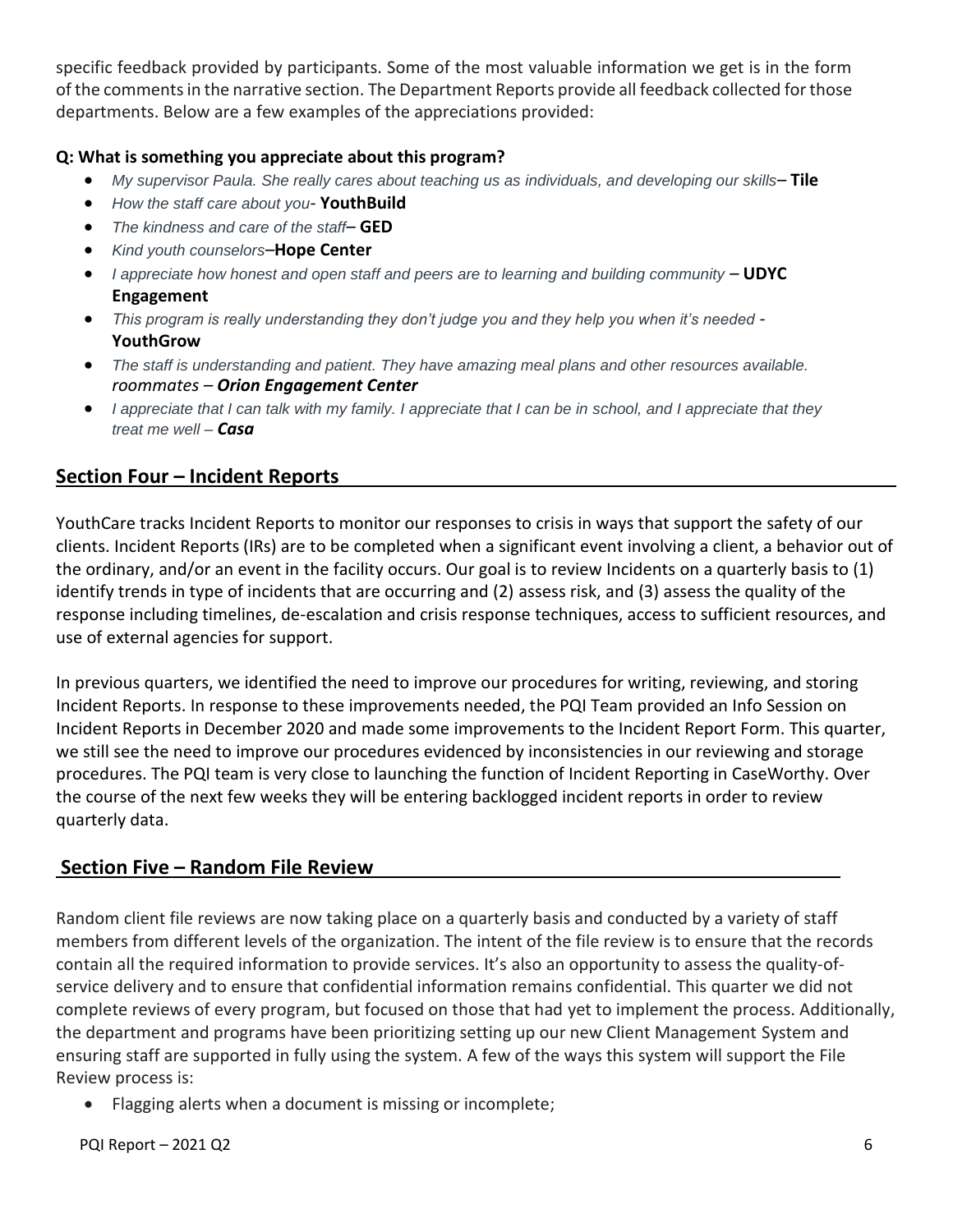- Providing real-time dashboards directly to staff and their supervisors to check completion rates of files;
- Case Note templates to ensure consistency and completeness of case and progress notes; and
- Allow for remote file reviews when assessing the quality of services offered.

Additionally, the PQI Department is creating more clear policies, procedures, and training on client care and service provision to accompany the role out of the system.

In the next month staff will work towards uploading documents in CaseWorthy and reports of file documents will be pulled to show file completeness.

## **Section Five – Recognition**

We want to acknowledge the phenomenal work that is occurring across the agency to ensure we're providing high quality programming for young people! Each quarter we will highlight a few staff who have contributed to improving the quality of what we do.

Althea Haug from YouthCare's Community Based Housing team has done incredible work this quarter. Althea built a partnership with Housing Connector which has reduced barriers to youth accessing permanent housing. Althea's efforts have streamlined this process for the youth we serve and to date she has moved the most clients though the Home of Hope Bridge Program than any case manager. She also worked with Home of Hope leadership to have youth counselors trained on the housing connector process. This has allowed all staff to assist clients navigating towards independence. Althea has stated that she sees more youth approved for apartments through housing connector versus using other resources, which has been incredibly helpful in building lasting partnerships with many property owners and managers. Althea's client center approach has led to incredible support for our clients and is reflected in the program outcomes to permanent housing.

There are many staff that deserve recognition for their engagement in CaseWorthy! We have truly appreciated all the questions, comments, and desire to learn and improve the processes! Special thanks go to Leandro Pettino, Emily Nicewonger, Casey Hewes, and Nick Goodwin.

## **Section Six – Values in Action**

In June, the PQI team launched an opportunity to recognize staff and how they are living out YouthCare's values in their work. The following staff were mentioned in June and August 2021.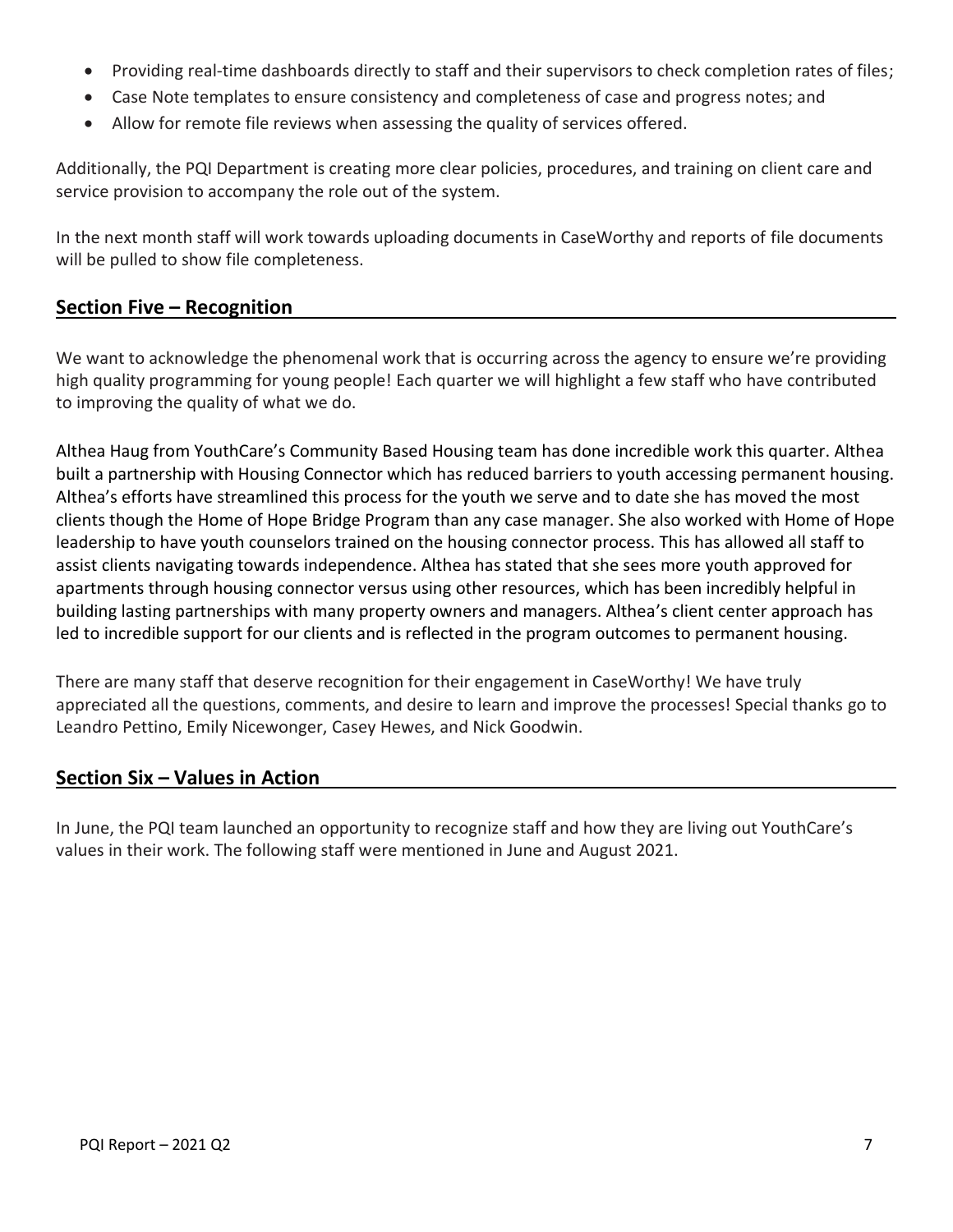

### **Workforce Development & Education**

**Paula Mattson:** Dependability - Paula has led the TILE Program for over 20 years. What else is there to say! Paula is the true embodiment of dependability. She shows up every day ready to work with any youth in her program. She will always find ways to go above and beyond to support them in succeeding in program.

**Ray Hurley:** Equity, Diversity, & Inclusion - Ray has found creative ways to identify opportunities outside of program for youth to explore their passions. But most importantly, Ray has identified opportunities for youth that centers their diversity. Youth get to see firsthand that their passions matter. Youth can truly see themselves in the work they're doing.

**Nick Goodwin:** Empowerment - Nick comes to work every day with relentless passion to not only empower youth in program but also staff. His passion for the work is infectious. Nick always centers clients' needs in program.

**Jamie Rose Pinilla-Odea:** Leadership, Collaboration- Jamie Rose is showing leadership through a staff transition at YouthBuild. She is collaborating with the other program staff to make sure the program operates seamlessly until the vacant position is filled. Her excellent performance in this season is directly tied to her investment in seeing positive outcomes for clients in the program. She cares and it shows!

Jamie worked so hard to build partnerships with the Urban League and working on the partnerships with construction sites! This has been so exceptional and has led to us having funding opportunities to better services for young people!!! She's worked so hard to advocate and collaborate with others for her program and her young people!!

**Erica Limon:** Leadership, collaboration - Erica continues to lead in all she does. She leans into hard work and hard conversations, and always centers our mission and the young people we serve. Her ability to work cross functionally across teams drives the agency towards its theory of change goals.

#### **Young Adult Housing**

**Jennie Jepsen:** Collaboration, Respect, Empowerment, Dependability - She is always incredibly helpful at sharing information and is truly detail oriented and has come up with so many resources as well as connected herself to so many resources. She is a fantastic teammate and very to the point but also supportive and comforting at times when it is needed. Jennie initiates collaboration with community partners in service of her clients. Her commitment and personcentered approach fosters growth and development of the young people on her case load.

**Aidan Simpson:** Empowerment, Dependability - Aidan consistently shows up looking to support our youth every day. Not only is he physically present and always in a good mood, but he is also looking for ways to grow professionally and in the program. He recognizes the needs for the program and asks to assist before we can think of asking!

PQI Report – 2021 Q2 8 **Brandin Tolbert:** Leadership, Respect, Dependability – Brandin supports his teams though challenges with dignity and respect. He always challenges his team to focus on centering our clients at the heart of all of their actions and to lead with racial and social justice in all they do. Brandin's ability to hold a steady and calm demeanor even during the most stressful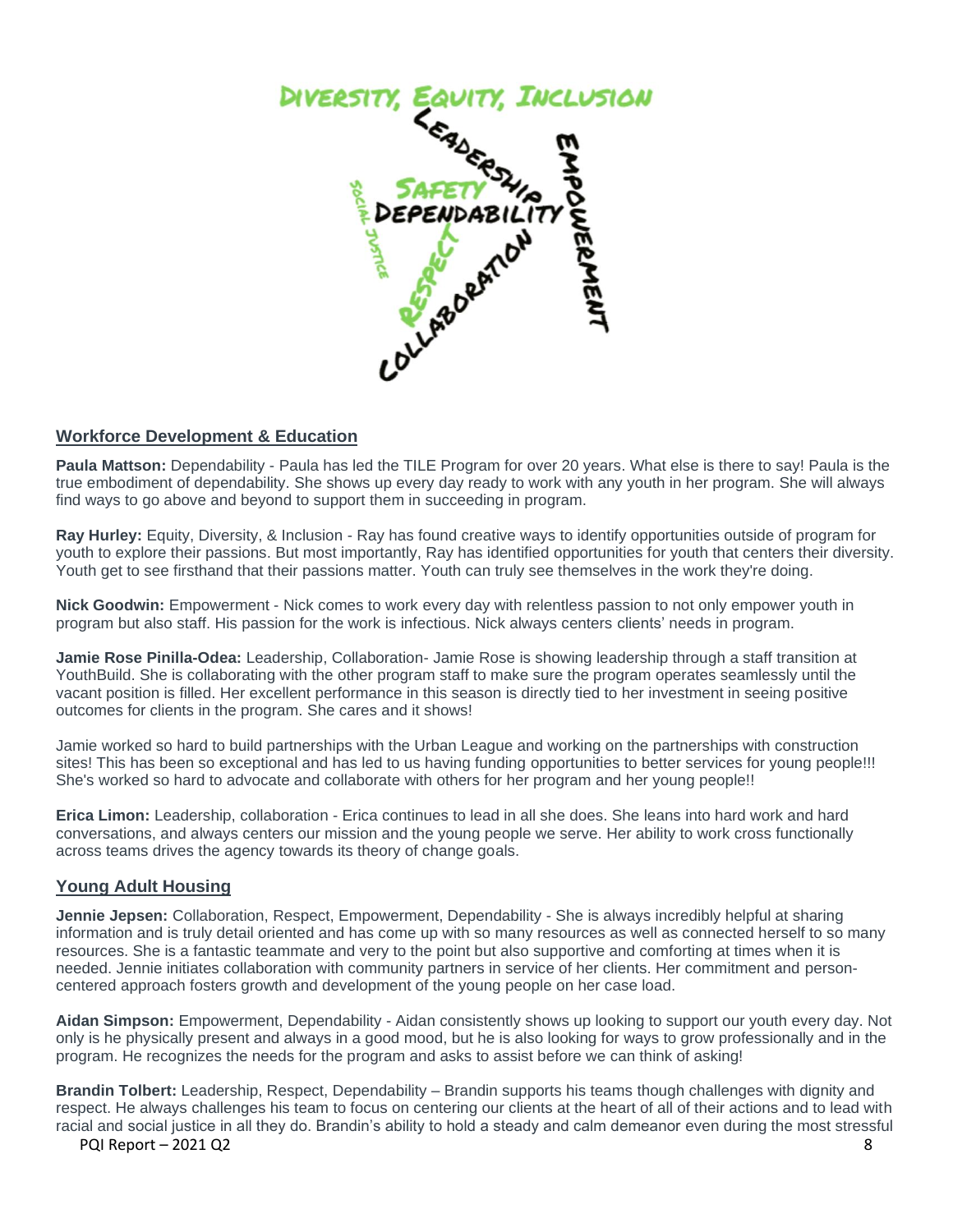situations allows his to be a true support to his team.

#### **UDYC Engagement Center**

**RJ Solomon:** Dependability, Leadership, Collaboration - RJ and I led a huge deep clean at UDYC this past week! RJ really stepped up and was the partner I needed to make this project a success! We made great connections and are excited to see what future projects we can host at UDYC.

**Shannon Tucker:** Dependability, Equity, Diversity, & Inclusion, Collaboration - I have the pleasure and honor to supervise Shannon she is our community advocate csec and she does amazing with our clients by supporting them getting the documentation getting them house while also meeting them where they are she very dependable reliable and always ready to better the client world day and situation she finds a way to get things done when it seems to be no way thanks for always being an amazing case manager and being selfless you rock.

**Lisa Byoune**: Respect, Empowerment, Dependability, Social Justice, Equity, Diversity, & Inclusion, Leadership, Collaboration - Lisa lives these values in the work she does everyday. She leads social justice initiatives at the agency in ways that welcomes everyone in and invites them to engage, from staff BBQ's, the Juneteenth Celebration, and the way she engages all of the staff and clients who come through the doors at UDYC. She leads with love, and by example. Lisa is an exemplary leader, and I want to be more like her in the way I lead.

#### **Adolescent Housing Services**

**Sara Berner:** Dependability, Leadership, Collaboration - For 9 plus years Sara has been a dedicated leader at Adolescent Shelter. I am excited to see her in her new well deserved role of Associate Director for Ad Housing Services. She is an awesome team member and collaborator, leader and demonstrates excellence in everything she does. She has been a critical part of shelters success and stability over the years. I appreciate and respect her leadership and support throughout the years and going forward. Sara has been a consistent resource to other under 18 programs and is the ideal Associate Director. I am excited about her leadership and collaboration in her new role.

**Melissa Martinez:** Safety, Respect, Dependability - Melissa is a great example of YouthCare's values of safety, respect, and dependability! Melissa has a gift in clearly explaining medical processes to Casa clients and helping them feel safe. She is always doing her best to advocate for them and ensure they receive the best medical care upon arrival to the U.S. She has been coordinating COVID vaccines for all our clients. Recently Melissa assisted a client in receiving a new hearing aide which was an impactful moment in this client's life. Thank you for your hard work and dedication, Melissa!

#### **Development Department**

**Alexis Silva:** Dependability, Leadership, Collaboration - Alexis has been a complete team player, always positive and always ready to help in any way needed. Lately, she has been helping to bridge the gap of client needs during staff transition, and it has been essential in being able to serve clients and staff well.

#### **PQI Department**

**Emma York-Jones:** Dependability, Collaboration - Emma is reliable, trustworthy, and supportive across the board. She has five million things going on and is always willing dive in and help out.

**Erin Chapman-Smith:** Empowerment, Leadership - Erin is so exceptionally helpful and encouraging. Her daily support allows for folks to rise to the occasion and build their skills. I am so exceptionally grateful for Erin.

**Melanie Mayo:** Dependability, Leadership, Collaboration - Melanie for the past year has shown up at the Orion Center bringing her best self for the entire teams. She ensured high quality of services were provided to our young people through these difficult times, and also being reliable and supportive to each of our team members. I feel honored to had worked with her and wish her the best in the PQI team! Thank you Melanie for all your hard work at the Orion Center!

#### **HR Department**

**Colleen Goodwin:** Leadership - Welcomed me to YouthCare and made sure I was comfortable! Always helped with any questions I had and made my first weeks great! As well as the whole HR team :)

#### **Finance Department**

PQI Report – 2021 Q2 9